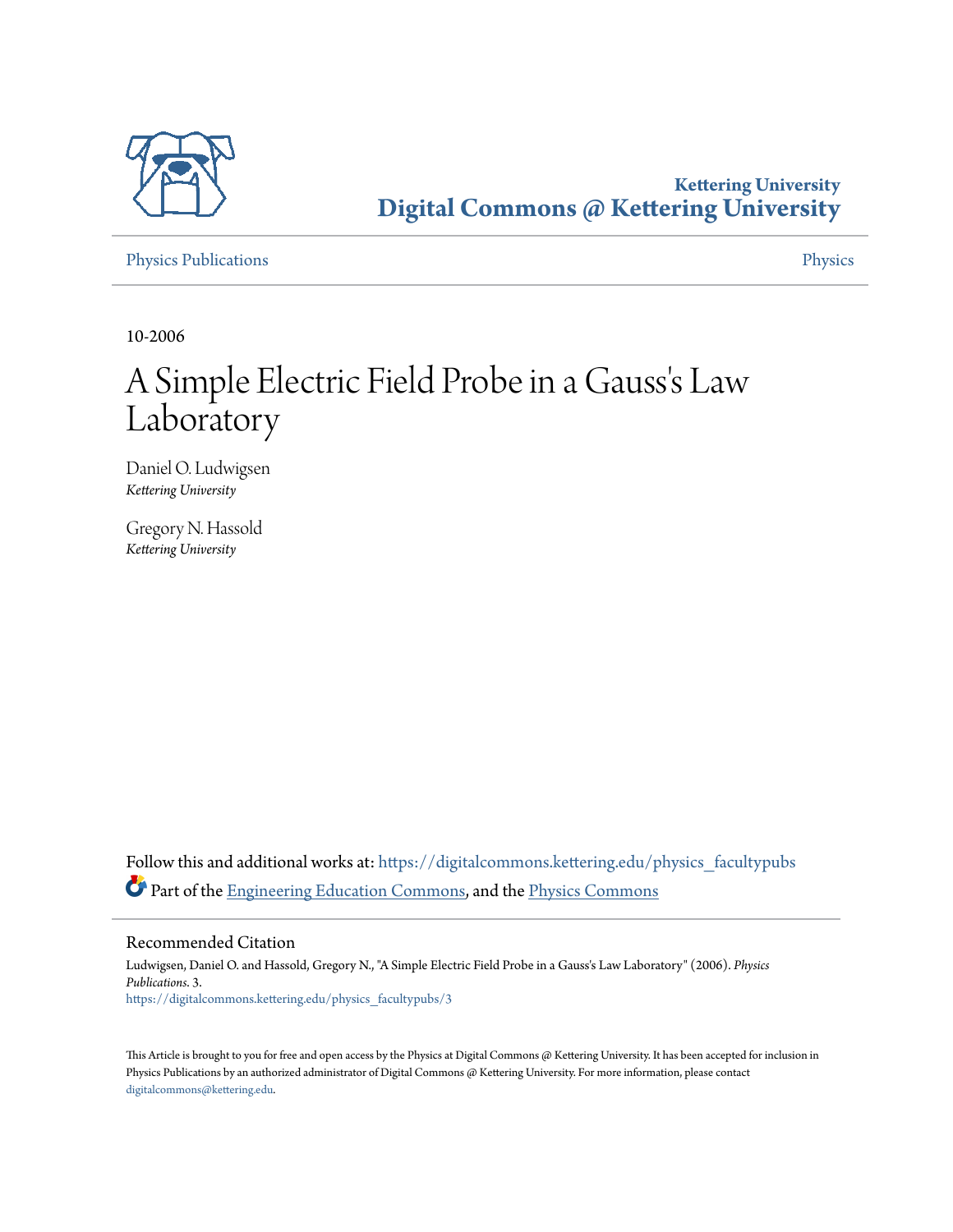

**Erlend H. Graf, Column Editor**  Department of Physics & Astronomy, SUNY–Stony Brook, Stony Brook, NY 11794; egraf@notes.cc.sunysb.edu

# A Simple Electric Field Probe in a Gauss's Law Laboratory

**Daniel O. Ludwigsen and Gregory N. Hassold,** Department of Science and Mathematics, Kettering University, 1700 W. Third Ave., Flint MI 48504; dludwigs@kettering.edu

 $\mathbf E$ arly in our calculus-based intro-<br>ductory course, students are introduced to electric fields and sometimes struggle with the abstraction of a vector field. They have less familiarity with the phenomena associated with electric fields, and the connection between phenomena and mathematical formalism is weaker.<sup>1</sup> Our very next topic is Gauss's law. While this provides an elegant approach to finding electric field in special cases, the expression involves additional mathematical baggage that may further obscure the electric field. These students aren't yet comfortable with dot products and surface integrals. The usual symmetries are invoked in example problems but require students to visualize flux in three dimensions. It is possible to reach this point in the introductory sequence without venturing outside of two-dimensional problems.

To address these weaknesses with Gauss's law and visualizing flux, we have adapted familiar laboratory exercises using conducting paper.<sup>2</sup> In these exercises (several examples are available online) $3-6$  students measure potential at various points in a two-dimensional space containing charged conductors. Then they connect these points with the same

potential to create equipotential "surfaces" (lines in the two-dimensional space on the paper). Perpendicular to the equipotential lines, they can draw qualitative electric field lines. To reinforce the quantitative relationship between electric field and electric potential, students can also calculate the average electric field between two points: the ratio of potential difference to the distance between the points. Taking a pair of points in the radial direction, in an example with concentric conductors, one can find the component of electric field in the radial direction and compare it to theoretical prediction.7 Computers can assist in this effort, especially in processing the data to create contour plots or three-dimensional surfaces in perspective.8

For a first experience with electric field in the laboratory, however, electric potential has not yet been introduced. Students are comfortable with the digital voltmeter, so we use electrodes with a fixed distance of one centimeter to measure the vector electric field on conducting paper. We do not mention the calculation with difference in potential, but only state that the voltmeter reads electric field in units of volts per centimeter. Then a simple conversion to the



Fig. 1. A diagram of the concentric circles applied to the conducting paper. Gray shaded areas show electrodes of silver paint, and the concentric circles for flux calculations and Gauss's law are shown with dashed lines.

more familiar N/C is provided: 1 V/cm -> 100 V/m -> 100 N/C. The exercise is written to engage students in direct measurement of the vector electric field and to give them a way to explore Gauss's law before learning about electric potential. A follow-up laboratory exercise also uses the conducting paper to relate electric potential and field, and at that point students develop a more complete understanding of how the electric field is measured on conducting paper.<sup>9</sup>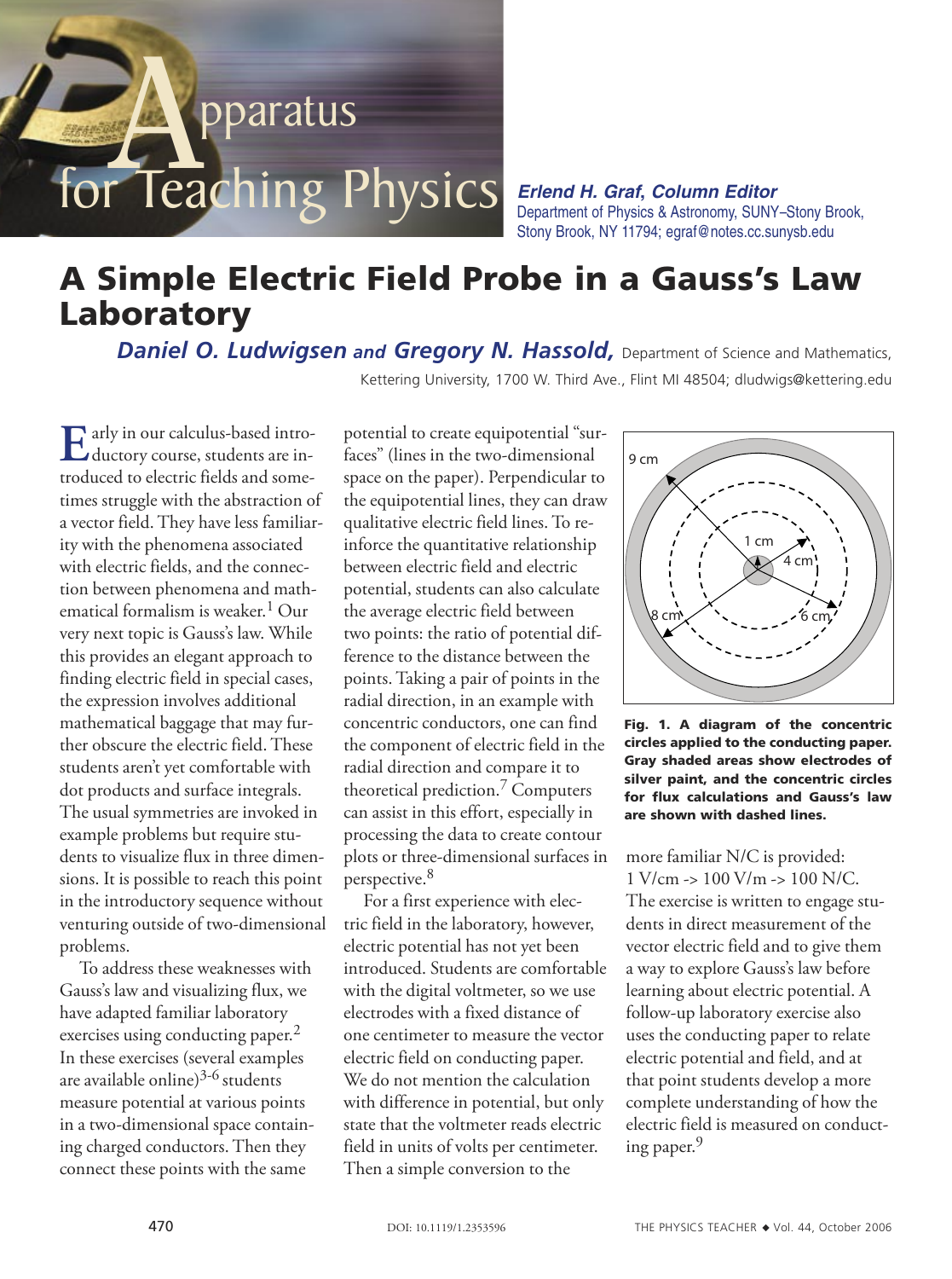



Fig. 2. The experimental apparatus features the electric field probe: a small block of wood with two electrodes made from upholstery pins. For scale, the grid spacing on the conducting paper is 1 cm. The power supply (Heath 2732) and multimeter (Meterman 38XR) are standard lab equipment.

#### Laboratory Equipment

The equipment involved in this exercise is similar to the PASCO Field Mapper Kit. A standard lab power supply provides charge separation between conductors of silver paint on conducting paper. Our conducting paper is prepared with concentric circles of conducting paint. A solid circle in the center has a radius of roughly 3 cm; the outer circle is located at about  $r = 10$  cm, as in Fig. 1. For our laboratory, these are meant to represent a cross-sectional slice of a coaxial cable.

The simple electric field probe was designed to provide a known distance between two electrodes, carefully set to 1.0 cm. These electrodes must make good contact with the paper. The probe we use is assembled from a small block of wood and two upholstery pins with smooth round ends to preserve the integrity of the paper. The probe is pictured in Fig. 2.

Students determine both magnitude and direction of the electric field using the probe. They are instructed to fix the location of the pin connected to the voltmeter ground, then "walk" the other pin (connected to the +V port) in a circle around this point until the voltmeter reading is most *negative*. We have found that students adapt readily to this procedure, which is comparable in difficulty to orienting a Hall probe (the Hall element is perpendicular to the magnetic flux when the reading is greatest). The direction from the fixed, grounded pin to the other pin is the direction of the electric field. As we like to tell the students, the electric field points "downhill"—toward lower potential, so we look for the most negative voltmeter reading. The absolute value of that reading is taken to be the magnitude of the average field between the pins.

#### Using the Probe to Discover Gauss's Law

We first ask students to investigate the electric field between the concentric conductors. They are readily able to determine that the electric field is radial, directed away from the center electrode connected to the positive terminal of the power supply. When asked to measure the strength of the field at several locations equidistant from the center, they find that the magnitude does not vary significantly. This is in agreement with the cylindrical symmetry of the system.

We then take the opportunity to use this system to lead the students to "discover" Gauss's law. Students measure the electric field at several equally spaced points around a circle, which lies between the electrodes. Since the definition of flux involves a surface in three-dimensional space, we ask the students to imagine extending the circle perpendicular to the plane of the paper a distance

*L*. (Our engineers see that this "extruded" circle is a cylinder.) They can then derive the flux  $\Phi$  of the field through this circular cylinder of area 2*πrL*:

$$
\Phi = 2\pi r L \langle E \rangle, \tag{1}
$$

where  $\langle E \rangle$  is the average field for this circle of radius  $r$  and  $L = 1$  m for easy calculation. The field measurements are repeated for a circle of a different radius, and the calculation of the flux is repeated. The two values of flux are compared to see if they agree within experimental uncertainty (propagated from the uncertainty in the measurement of *r*  and the uncertainty in  $\langle E \rangle$ , taken as the standard deviation of the mean). The heart of Gauss's law relates flux to enclosed charge; both circles enclose the same charged electrode, so we expect the flux through both cylinders is equal.

#### Using Gauss's Law to Find Electric Field

Finally, the coaxial cable is a standard example in lecture, as cylindrical symmetry can be used with Gauss's law to find the electric field between the conductors. The result,

$$
E_r = \frac{\lambda}{2\pi\varepsilon} \frac{1}{r},\tag{2}
$$

predicts the radial electric field component *Er* should depend on the inverse of the radial distance. The effective linear charge density *λ* is related to the charge on the center electrode. In the last part of the lab, students derive this expression, make several measurements of electric field along a radial line, and use logarithmic plots of  $E_r$  vs  $r$  to verify the inverse-